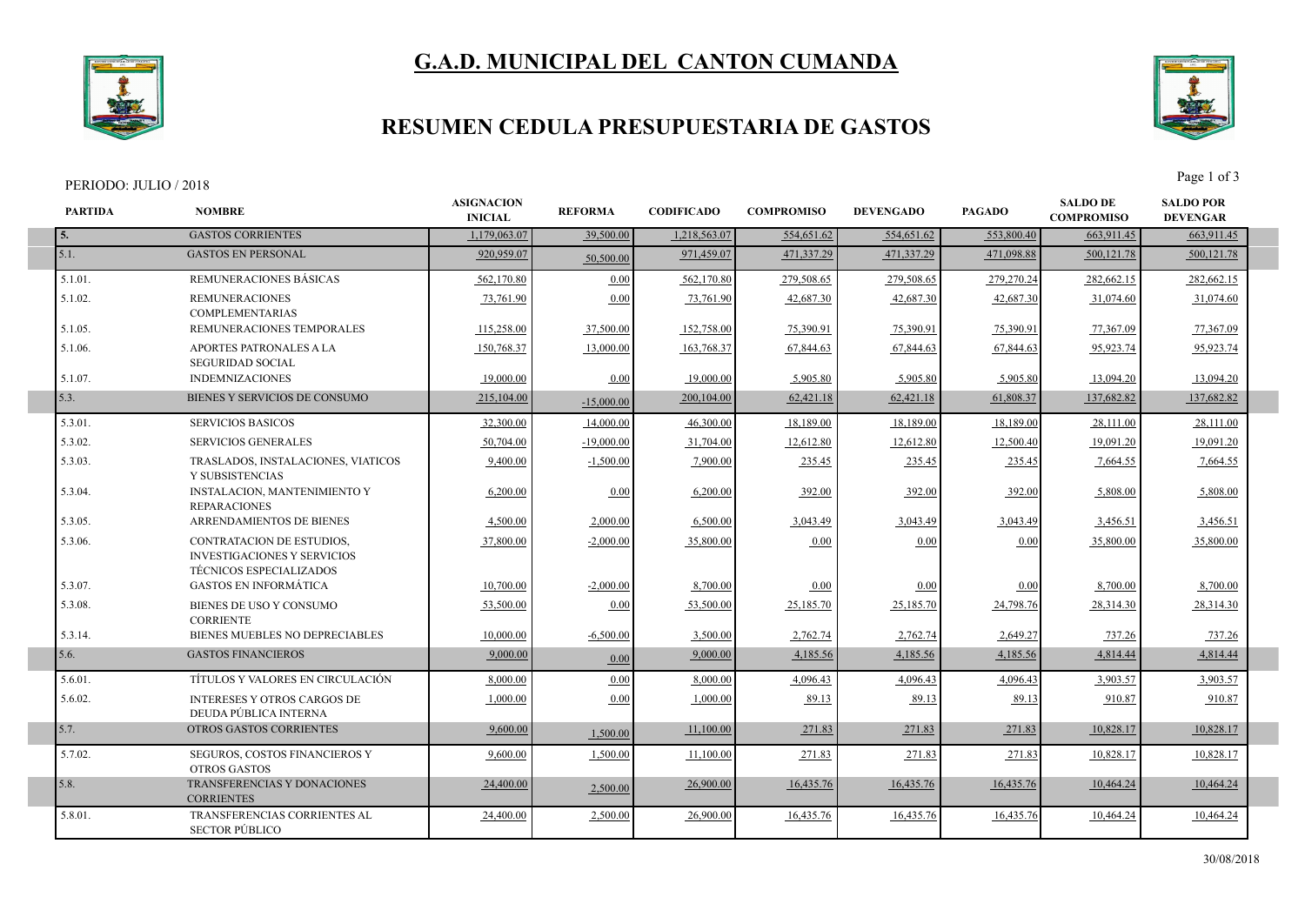## **G.A.D. MUNICIPAL DEL CANTON CUMANDA**



### **RESUMEN CEDULA PRESUPUESTARIA DE GASTOS**

SECTOR PÚBLICO



| PERIODO: JULIO / 2018 |                                                               |                                     |                |                   |                   |                  |               |                                      | Page 2 of 3                         |  |
|-----------------------|---------------------------------------------------------------|-------------------------------------|----------------|-------------------|-------------------|------------------|---------------|--------------------------------------|-------------------------------------|--|
| <b>PARTIDA</b>        | <b>NOMBRE</b>                                                 | <b>ASIGNACION</b><br><b>INICIAL</b> | <b>REFORMA</b> | <b>CODIFICADO</b> | <b>COMPROMISO</b> | <b>DEVENGADO</b> | <b>PAGADO</b> | <b>SALDO DE</b><br><b>COMPROMISO</b> | <b>SALDO POR</b><br><b>DEVENGAR</b> |  |
| 7.                    | <b>GASTOS DE INVERSIÓN</b>                                    | 3,685,247.57                        | 31,380.50      | 3,716,628.07      | 1.094.354.51      | 1.094.354.51     | 1,082,774.81  | 2,622,273.56                         | 2,622,273.56                        |  |
| 7.1.                  | <b>GASTOS EN PERSONAL PARA INVERSIÓN</b>                      | 679,903.01                          | $-500.00$      | 679,403.01        | 320, 134.79       | 320, 134. 79     | 320,128.01    | 359,268.22                           | 359,268.22                          |  |
| 7.1.01.               | REMUNERACIONES BASICAS                                        | 379,380.00                          | 0.00           | 379,380.00        | 187, 125.95       | 187,125.95       | 187,119.17    | 192,254.05                           | 192,254.05                          |  |
| 7.1.02.               | <b>REMUNERACIONES</b><br><b>COMPLEMENTARIAS</b>               | 63,111.25                           | 0.00           | 63,111.25         | 31,923.03         | 31,923.03        | 31,923.03     | 31,188.22                            | 31,188.22                           |  |
| 7.1.05.               | REMUNERACIONES TEMPORALES                                     | 111,312.00                          | 2,000.00       | 113.312.00        | 52,703.95         | 52,703.95        | 52,703.95     | 60.608.05                            | 60,608.05                           |  |
| 7.1.06.               | <b>APORTES PATRONALES A LA</b><br><b>SEGURIDAD SOCIAL</b>     | 109,099.76                          | 0.00           | 109,099.76        | 47,441.98         | 47,441.98        | 47,441.98     | 61,657.78                            | 61,657.78                           |  |
| 7.1.07.               | <b>INDEMNIZACIONES</b>                                        | 17,000.00                           | $-2,500.00$    | 14,500.00         | 939.88            | 939.88           | 939.88        | 13,560.12                            | 13,560.12                           |  |
| 7.3.                  | BIENES Y SERVICIOS PARA INVERSIÓN                             | 850,048.20                          | 36,287.00      | 886, 335. 20      | 371,414.46        | 371,414.46       | 364,470.43    | 514,920.74                           | 514,920.74                          |  |
| 7.3.01.               | <b>SERVICIOS BÁSICOS</b>                                      | 0.00                                | 4,000.00       | 4.000.00          | 2,902.84          | 2,902.84         | 2,902.84      | 1,097.16                             | 1,097.16                            |  |
| 7.3.02.               | <b>SERVICIOS GENERALES</b>                                    | 58,000.00                           | $-6,000.00$    | 52,000.00         | 21,598.89         | 21,598.89        | 21,277.69     | 30,401.11                            | 30,401.11                           |  |
| 7.3.03.               | TRASLADOS, INSTALACIONES<br>VIÁTICOS Y SUBSISTENCIAS          | 4,200.00                            | 0.00           | 4,200.00          | 364.40            | 364.40           | 364.40        | 3,835.60                             | 3,835.60                            |  |
| 7.3.04.               | INSTALACIONES, MANTENIMIENTOS Y<br><b>REPARACIONES</b>        | 110,500.00                          | 36,500.00      | 147,000.00        | 51,420.97         | 51,420.97        | 50,103.05     | 95,579.03                            | 95,579.03                           |  |
| 7.3.05.               | ARRENDAMIENTO DE BIENES                                       | 11,000.00                           | 0.00           | 11,000.00         | 0.00              | 0.00             | 0.00          | 11,000.00                            | 11,000.00                           |  |
| 7.3.06.               | <b>CONTRATACIONES DE ESTUDIOS E</b><br><b>INVESTIGACIONES</b> | 25,500.00                           | 0.00           | 25,500.00         | 3,069.84          | 3,069.84         | 3,069.84      | 22,430.16                            | 22,430.16                           |  |
| 7.3.07.               | <b>GASTOS EN INFORMÁTICA</b>                                  | 2,500.00                            | 0.00           | 2,500.00          | 423.81            | 423.81           | 423.81        | 2,076.19                             | 2,076.19                            |  |
| 7.3.08.               | BIENES DE USO Y CONSUMO DE<br><b>INVERSIÓN</b>                | 618,348.20                          | $-6,213.00$    | 612,135.20        | 281,686.46        | 281,686.46       | 276,381.55    | 330,448.74                           | 330,448.74                          |  |
| 7.3.14.               | BIENES MUEBLES NO DEPRECIABLES                                | 20,000.00                           | 8,000.00       | 28,000.00         | 9,947.25          | 9,947.25         | 9,947.25      | 18,052.75                            | 18,052.75                           |  |
| 7.5.                  | <b>OBRAS PÚBLICAS</b>                                         | 1,780,334.36                        | $-4,406.50$    | 1,775,927.86      | 292,634.21        | 292,634.21       | 288,005.32    | 1,483,293.65                         | 1,483,293.65                        |  |
| 7.5.01.               | OBRAS DE INFRAESTRUCTURA                                      | 1,760,334.36                        | $-33,042.05$   | 1,727,292.31      | 273,422.52        | 273,422.52       | 268,793.63    | 1,453,869.79                         | 1,453,869.79                        |  |
| 7.5.04.               | OBRAS EN LÍNEAS, REDES E<br><b>INSTALACIONES ELÉCTRICAS</b>   | 20,000.00                           | 28,635.55      | 48,635.55         | 19,211.69         | 19,211.69        | 19,211.69     | 29,423.86                            | 29,423.86                           |  |
| 7.7.                  | OTROS GASTOS DE INVERSIÓN                                     | 50,000.00                           | 0.00           | 50,000.00         | 3,224.83          | 3,224.83         | 3,224.83      | 46,775.17                            | 46,775.17                           |  |
| 7.7.02.               | SEGUROS, COSTOS FINANCIEROS Y<br><b>OTROS GASTOS</b>          | 50,000.00                           | 0.00           | 50,000.00         | 3,224.83          | 3,224.83         | 3,224.83      | 46,775.17                            | 46,775.17                           |  |
| 7.8.                  | TRANSFERENCIAS Y DONACIONES PARA<br><b>INVERSIÓN</b>          | 324,962.00                          | 0.00           | 324,962.00        | 106,946.22        | 106,946.22       | 106,946.22    | 218,015.78                           | 218,015.78                          |  |
| 7.8.01                | TRANSFERENCIAS PARA INVERSION AL                              | 324,962.00                          | 0.00           | 324,962.00        | 106,946.22        | 106,946.22       | 106,946.22    | 218,015.78                           | 218,015.78                          |  |